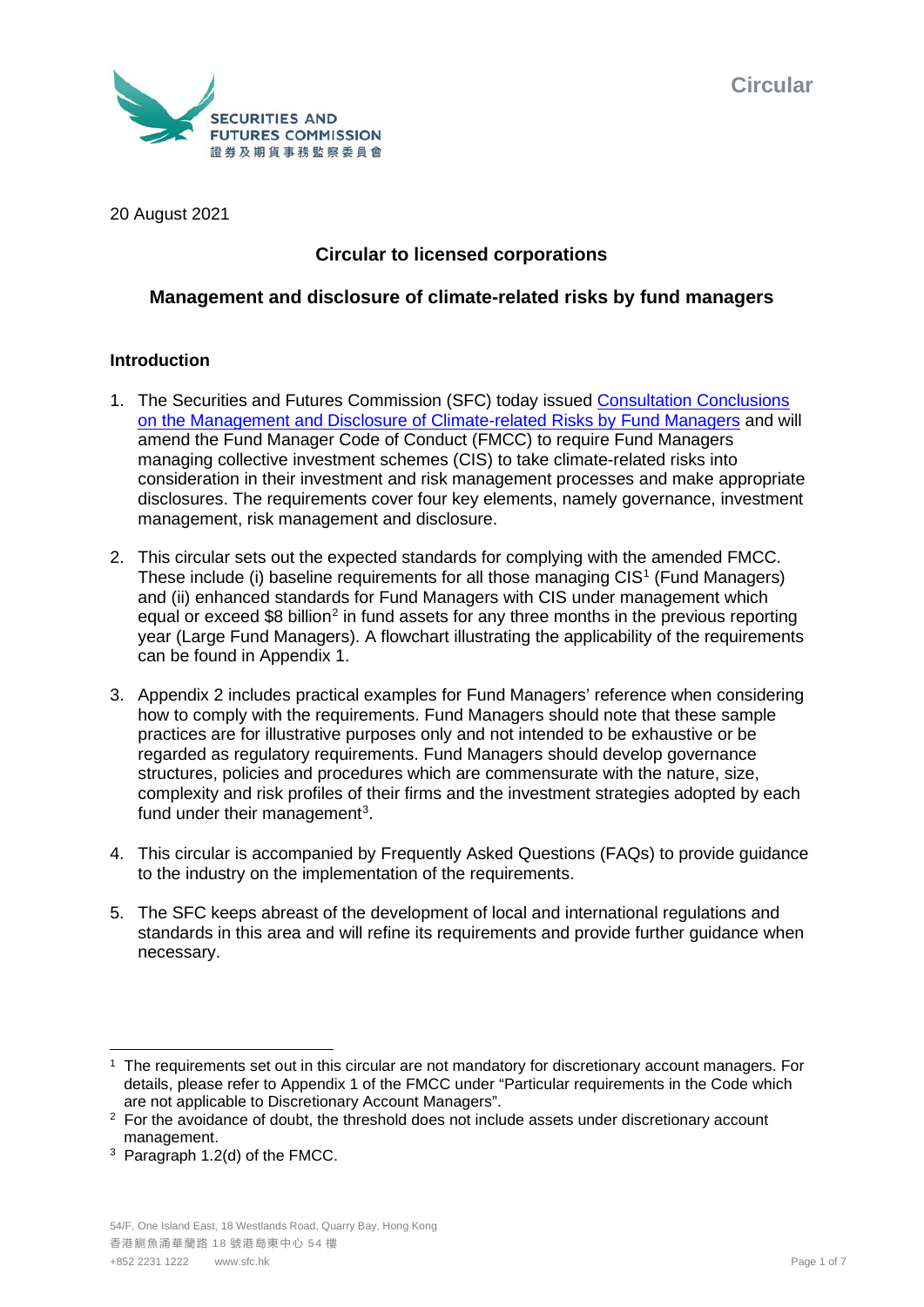

## **Scope and applicability**

- 6. To determine the scope and applicability of the requirements, Fund Managers should first consider whether they have discretion over the investment management processes as illustrated in the Flowchart in Appendix 1. The SFC's requirements are applicable based on the relevance and materiality of climate-related risks to the investment strategies and funds managed by the Fund Managers as well as their roles. Fund Managers should apply the principle of proportionality<sup>[4](#page-1-0)</sup> in determining how to comply with the requirements. Where Fund Managers delegate the investment management function to sub-managers, they retain the overall responsibility for complying with the SFC's requirements.
- 7. If a licensed corporation (LC) solely provides investment advice to a separate team of an affiliate or acts as a distributor of funds with no investment management discretion, the LC will not be expected to comply with the SFC's requirements.
- 8. Fund Managers may leverage on group resources and staff, adopt group policies and procedures, and rely on group disclosures to satisfy the SFC's requirements provided that they are subject to similar or higher standards than our requirements. The local management retain the responsibility to ensure that the LCs are in compliance with the SFC's requirements.

## **Baseline requirements and enhanced standards**

9. For the purpose of complying with the requirements under the FMCC, fund managers are expected to observe the following baseline requirements and enhanced standards.

**Governance** – paragraphs 1.2(a) – (d), 1.6 and 1.8 of the FMCC

- 10. Baseline requirements on board's roles and responsibilities:
	- (i) define the board's or the board committee's role in overseeing the incorporation of climate-related considerations into the investment and risk management processes;
	- (ii) oversee progress against goals for addressing climate-related issues; and
	- (iii) determine how the board or the board committee executes this role, including the process and frequency by which the board or the board committee is informed about climate-related issues.
- 11. Baseline requirements on management's roles and responsibilities:
	- (i) assign roles and responsibilities for managing climate-related risks to managementlevel positions or management committees which report to the board or the board committee, and determine the appropriate management structure;

<span id="page-1-0"></span><sup>4</sup> Assessing the nature, size, complexity and risk profiles of the Fund Managers and the investment strategies adopted by each fund under their management.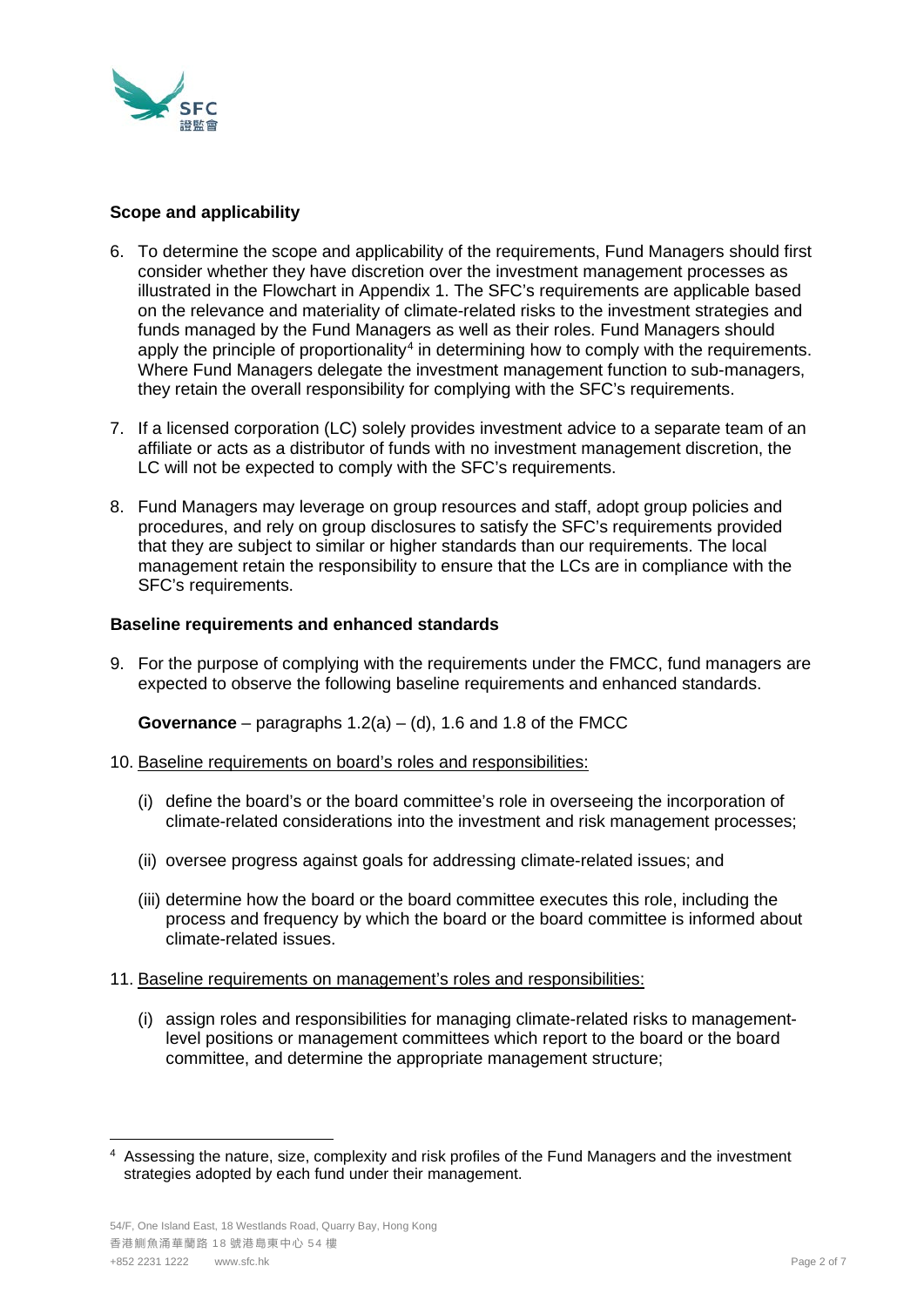

- (ii) determine how the management (through specific positions or management committees) will monitor the status and progress of efforts to manage climate-related risks;
- (iii) establish a process for the management to be regularly informed about the status and progress of efforts to manage climate-related risks;
- (iv) devote sufficient human and technical resources for the proper performance of the duty to manage climate-related risks (eg, provide training to staff, engage subject experts and acquire climate-related data from external sources);
- (v) establish satisfactory internal controls and written procedures to ensure compliance with internal policies and procedures as well as regulatory requirements related to the management of climate-related risks; and
- (vi) set goals for addressing climate-related issues and develop action plans for managing climate-related risks.
- 12. Please see the examples in Section B1 of Appendix 2 for reference.

## **Investment management** – paragraph 3.1A of the FMCC

- 13. Baseline requirements:
	- (i) identify relevant and material physical and transition climate-related risks for each investment strategy and fund it manages;
	- (ii) where relevant, factor the material climate-related risks into the investment management process. For example, include climate-related risks in the investment philosophy and investment strategies and incorporate climate-related data into the research and analysis process; and
	- (iii) take reasonable steps to assess the impact of these risks on the performance of underlying investments.
- 14. As set out under paragraph 25 below, where a Fund Manager assesses that climaterelated risks are irrelevant to certain types of investment strategies or funds under its management, the Fund Manager should disclose these exceptions when it discloses how it incorporates climate-related risks into its investment and risk management processes. It should also maintain appropriate records which explain why climate-related risks are irrelevant.
- 15. For the avoidance of doubt, the above requirements shall not prohibit or restrict a Fund Manager from complying with applicable laws and discharging their fiduciary duties.
- 16. Please see the examples in Section B2 of Appendix 2 for reference.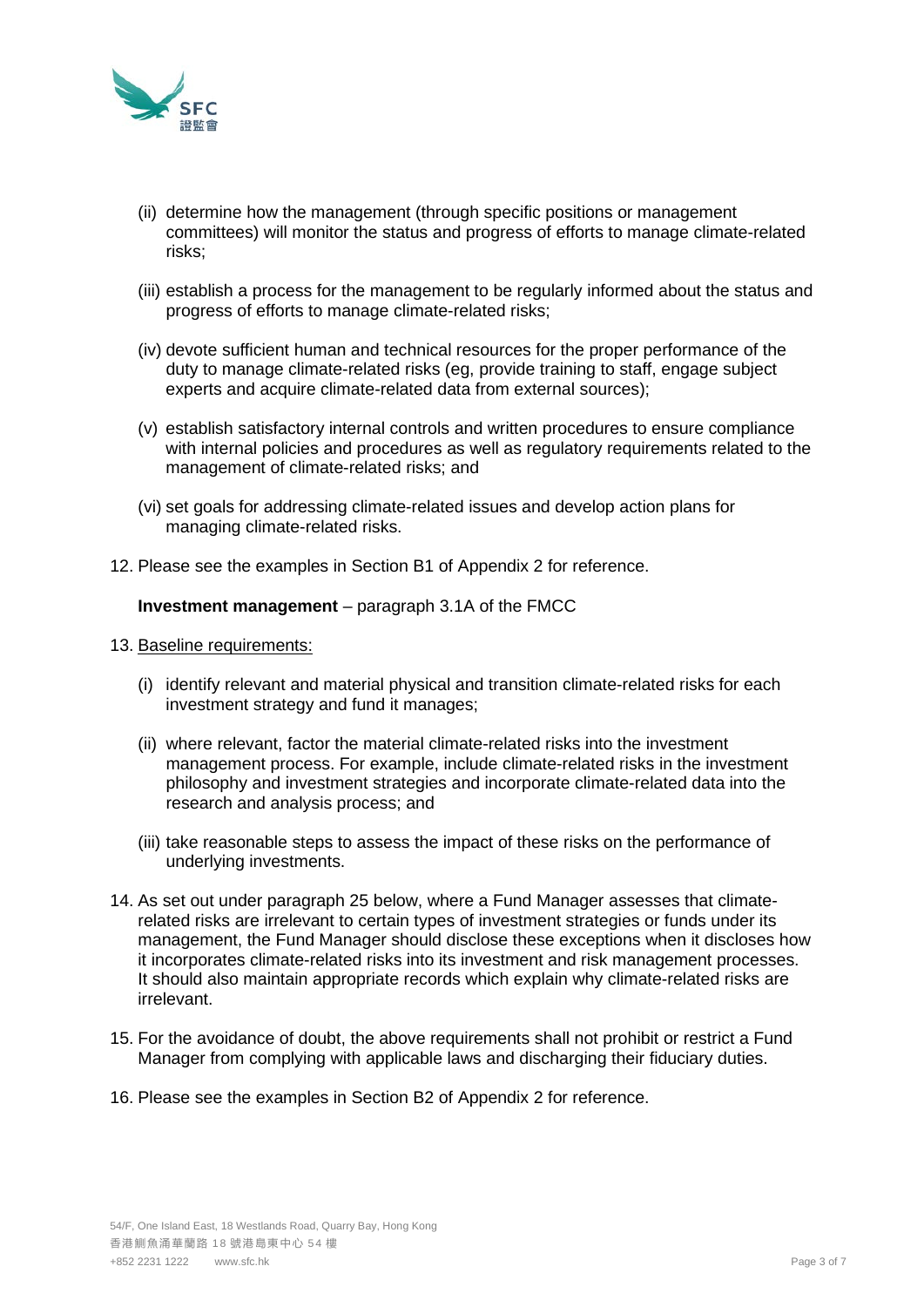

**Risk management** – paragraph 1.7.1, paragraph 3.11.1(b), and paragraph F under Appendix 2 to the FMCC

#### 17. Baseline requirements

(i) *Risk management*

Take climate-related risks into consideration in risk management procedures and ensure that appropriate steps have been taken to identify, assess, manage and monitor the relevant and material climate-related risks for each investment strategy and fund it manages.

(ii) *Tools and metrics*

Apply appropriate tools and metrics to assess and quantify climate-related risks.

#### 18. Enhanced standards – Tools and metrics

Large Fund Managers, to the extent climate-related risks are assessed to be relevant and material to an investment strategy or a fund they manage, are also required to follow the standards below:

- (i) assess the relevance and utility of scenario analysis in evaluating the resilience of investment strategies to climate-related risks under different pathways. If the assessment result is deemed to be relevant and useful, fund managers are required to develop a plan to implement scenario analysis within a reasonable timeframe; and
- (ii) if climate-related risks are assessed to be relevant and material, take reasonable steps to identify the portfolio carbon footprints of the Scope 1 and Scope 2 greenhouse gas (GHG) emissions associated with the funds' underlying investments, where data is available or can be reasonably estimated, and define the calculation methodology and underlying assumptions.
- 19. Portfolio carbon footprint is a representation of carbon emissions normalised by the portfolio's market value and expressed in tons of carbon dioxide equivalent emissions  $(CO<sub>2</sub>e)$  per million dollars invested. Below is the formula for the calculation of portfolio carbon footprint:



( *Current value of investment<sub>i</sub> <i>x Investee company's Scope 1 and point investee company's enterprise value<sub>i</sub> <i>x Scope 2 GHG emissions*<sub>i</sub> <sup>@</sup> *Scope 2 GHG emissionsi Current portfolio value (\$ million)*

*@ Fund managers are encouraged to include Scope 3 GHG emissions if data is available.*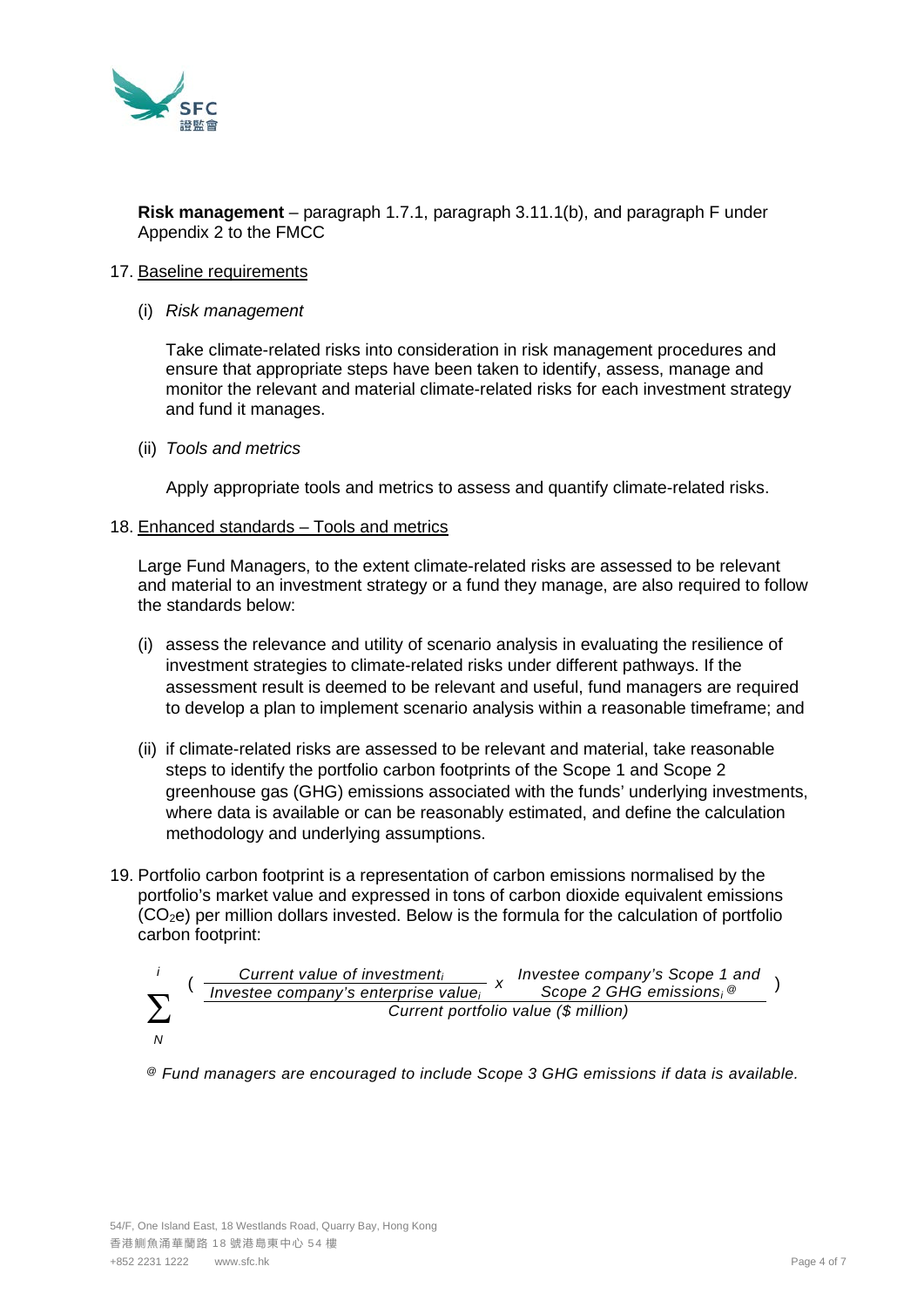

- 20. Large Fund Managers can make reference to the PCAF Standard<sup>[5](#page-4-0)</sup> which provides guidance on methods to estimate and calculate the GHG emissions of various asset classes.
- 21. Please see the examples in Section B3 of Appendix 2 for reference.

**Disclosure** – paragraph 6.2A of the FMCC

#### 22. Manner and frequency of disclosures

Fund Managers, who are responsible for the overall operation of funds<sup>[6](#page-4-1)</sup>, should make appropriate disclosures to investors via various channels such as websites, newsletters or reports and ensure investors' attention is drawn to the information. They should provide cross-references to help investors find relevant information. They should also observe the following when making the disclosures:

- (i) adopt a proportionate approach, ie, the information disclosed should be proportionate to the degree climate-related risks are considered in the investment and risk management processes;
- (ii) make adequate disclosures of information in writing and communicate to fund investors through electronic or other means (eg, on the company website); and
- (iii) review disclosures at least annually, update disclosures where considered appropriate and inform fund investors of any material changes as soon as practicable.
- 23. Baseline requirements on governance related disclosures at entity level:
	- (i) describe the governance structure;
	- (ii) describe the board's roles and oversight, including:
		- a. whether the board or the board committee will review the risk management framework covering climate-related risks; and
		- b. the process and frequency by which the board or the board committee is informed about climate-related issues; and
	- (iii) describe the management's roles and responsibilities, including:
		- a. how the management will monitor the status and progress of efforts to manage climate-related risks; and
		- b. the process for the management to be regularly informed about the status and progress of efforts to manage climate-related risks.

<span id="page-4-0"></span><sup>&</sup>lt;sup>5</sup> [Global GHG Accounting & Reporting Standard](https://carbonaccountingfinancials.com/standard) of the Partnership for Carbon Accounting Financials (PCAF Standard).

<span id="page-4-1"></span> $6$  For the meaning of a Fund Manager which is responsible for the overall operation of a fund, please see answer to Question 1 of [FAQs](https://www.sfc.hk/en/faqs/intermediaries/supervision/Fund-Manager-Code-of-Conduct/Fund-Manager-Code-of-Conduct) on the FMCC.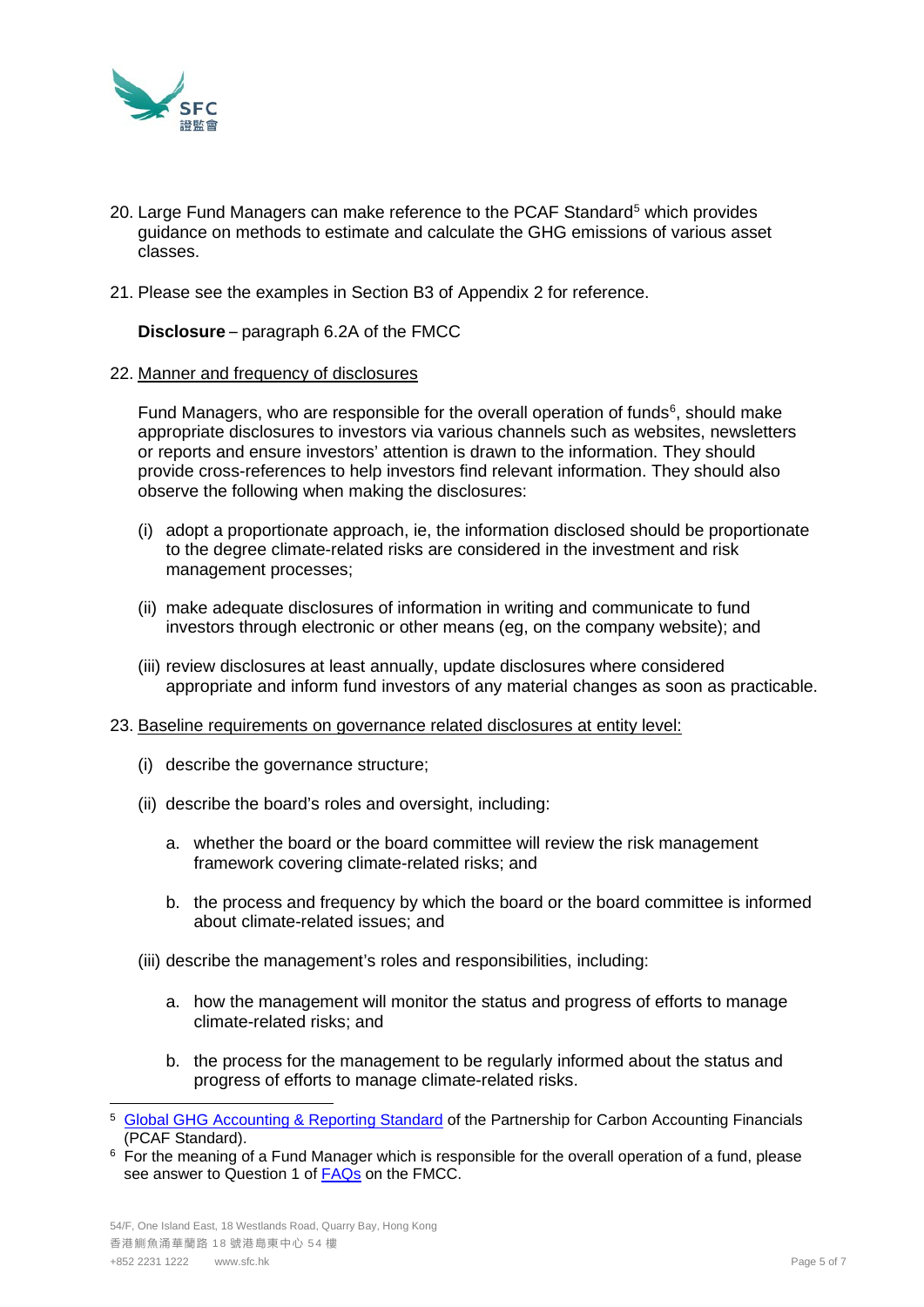

## 24. Baseline requirements on investment management and risk management related disclosures at entity level:

- (i) disclose the steps taken to incorporate relevant and material climate-related risks into the investment management process; and
- (ii) describe the processes for identifying, assessing, managing and monitoring climaterelated risks, including the key tools and metrics used.
- 25. If climate-related risks have been assessed to be irrelevant to certain types of investment strategies or funds under their management, Fund Managers are required to disclose such exceptions at the entity or fund level.
- 26. Enhanced standards on risk management related disclosures at entity or fund level:
	- (i) describe the engagement policy at the entity level and preferably provide examples to illustrate how material climate-related risks are managed in practice, including how the engagement policy is implemented; and
	- (ii) at a minimum, provide the portfolio carbon footprints of the Scope 1 and Scope 2 GHG emissions associated with the funds' underlying investments at the fund level, where data is available or can be reasonably estimated, and indicate the calculation methodology, underlying assumptions and limitations, and the proportion of investments (eg, in terms of the net asset value of funds) which are assessed or covered.
- 27. Further to paragraph 8 above, if a Fund Manager, after an internal assessment, confirms that group-wide policies and procedures are applied consistently in its operations in Hong Kong and they meet or exceed the SFC's requirements, it is acceptable for the Fund Manager to adopt its group disclosures. When a Fund Manager chooses to adopt its group disclosures, it should make the disclosures in accordance with the Hong Kong regulatory requirements. If local adoption deviates from its group policies, procedures or disclosures, the Fund Manager should supplement the group disclosures with additional information at the local level.
- 28. The requirement to make disclosures regarding governance, investment management and risk management at the entity level is designed to reduce the compliance burden of Fund Managers to disclose information if the same policies and processes apply consistently across different strategies and funds. Fund Managers may disclose at the fund level if it is more appropriate.
- 29. Please see the examples in Section B4 of Appendix 2 for reference.